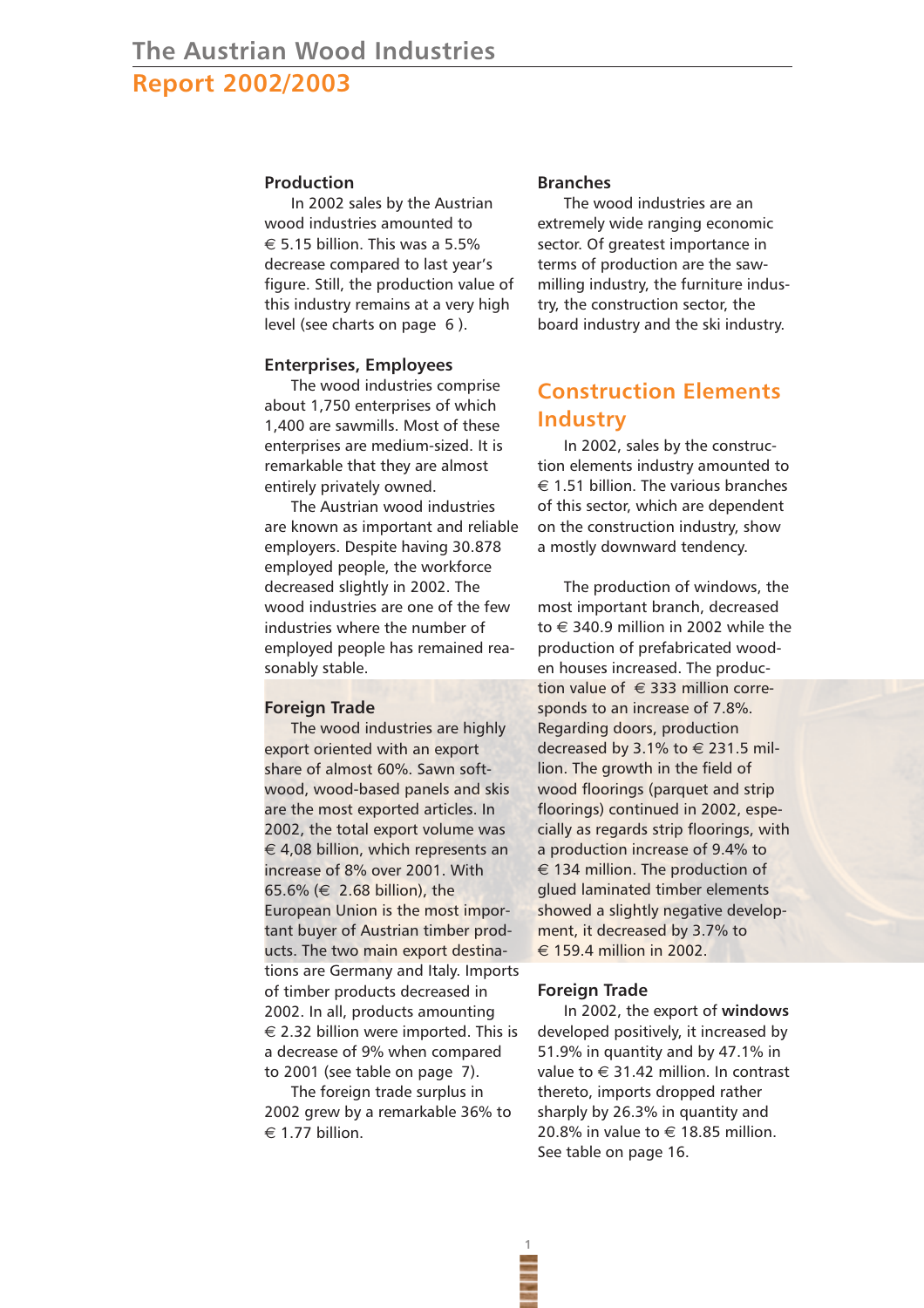As regards **doors**, the year 2002 was characterised by a marked decrease of imports by 19.6% in volume and 14.9% in value. In total, doors amounting to  $\in$  27.97 million were imported. Exports, however, remained almost the same. The increase in exports amounted to 0.2% in volume and 1.3% in quantity. In total, exports amounted to almost  $\in$  24 million ( $\in$  23.97 million). See table on page 16.

Regarding **wood floorings**, exports developed very positively in 2002. In the field of parquet floorings, they increased both in value  $(+ 16.5\%)$  to  $\in$  110.58 million and in volume  $(+ 27.3\%)$ . Imports, however, decreased by 11.7% in value to  $\epsilon$  72.51 million and by 10.8% in volume. See table on page 16.

Regarding **laminated timber**, exports showed a marked increase of 67.2% in volume and 47.8% in value to  $\in$  122.95 million. Imports also increased considerably in volume but only slightly in value. See table on page 17.

# **Furniture Industry**

In 2002, the Austrian furniture industry produced furniture in the value of  $\in$  1.33 billion (- 2.5% as compared to 2001), of which  $\in$ 380.6 million (23.6%) could be sold abroad. The volume of the Austrian domestic market in 2001 amounted to € 1.612 billion (- 4.3% as compared to the previous year).

Imports contributed a total of € 668 million Euro (41,4%) to the domestic market in 2002. Compared to the year 2001, imports decreased by 9.9%.

The massive drop in sales in the first half of 2002 also continued in

the second half. The market for office furniture declined by 9.9% to  $\epsilon$  184 million and the market for chairs and settees by 7.8% as compared to the previous year. The sharply declining market for shop furniture recovered to some extent in the second half of the year and decreased by 11.8% as compared to 2001. The slightly positive trend in the field of chairs and settees for homes also continued in the second half of the year. A production increase of 4.5% over last year's figure was recorded. The slight market decline of 1.1% was due to fewer imports.

The only increase was on the market for kitchen and bathroom furniture which rose by 0.8% over the figures of 2001. This was mainly due to higher production  $(+ 3.4\%).$ Compared to the previous years, imports dropped by 9.9% and exports by 8.5%, which is indicative of a favourable development of the exports in the furniture sector.

# **Wood-based Panels Industry**

The year 2002 proved to be a mixed one for the Austrian particle, MDF and fibreboard producers. They had to strive very hard to sell their production in an extremely difficult economic environment. The growth rates in all areas were the result of the investment activities of the past years. In 2002, the value of the particle and fibreboard produced amounted to  $\in$  668.4 million  $(2001: \in 595.4$  million) while the production of MDF board amounted to € 105.6 million. In total, turnover amounted to  $\in$  774 million.

This almost 15 per cent increase was due to the enormous investment activity of the Austrian pro-



**2**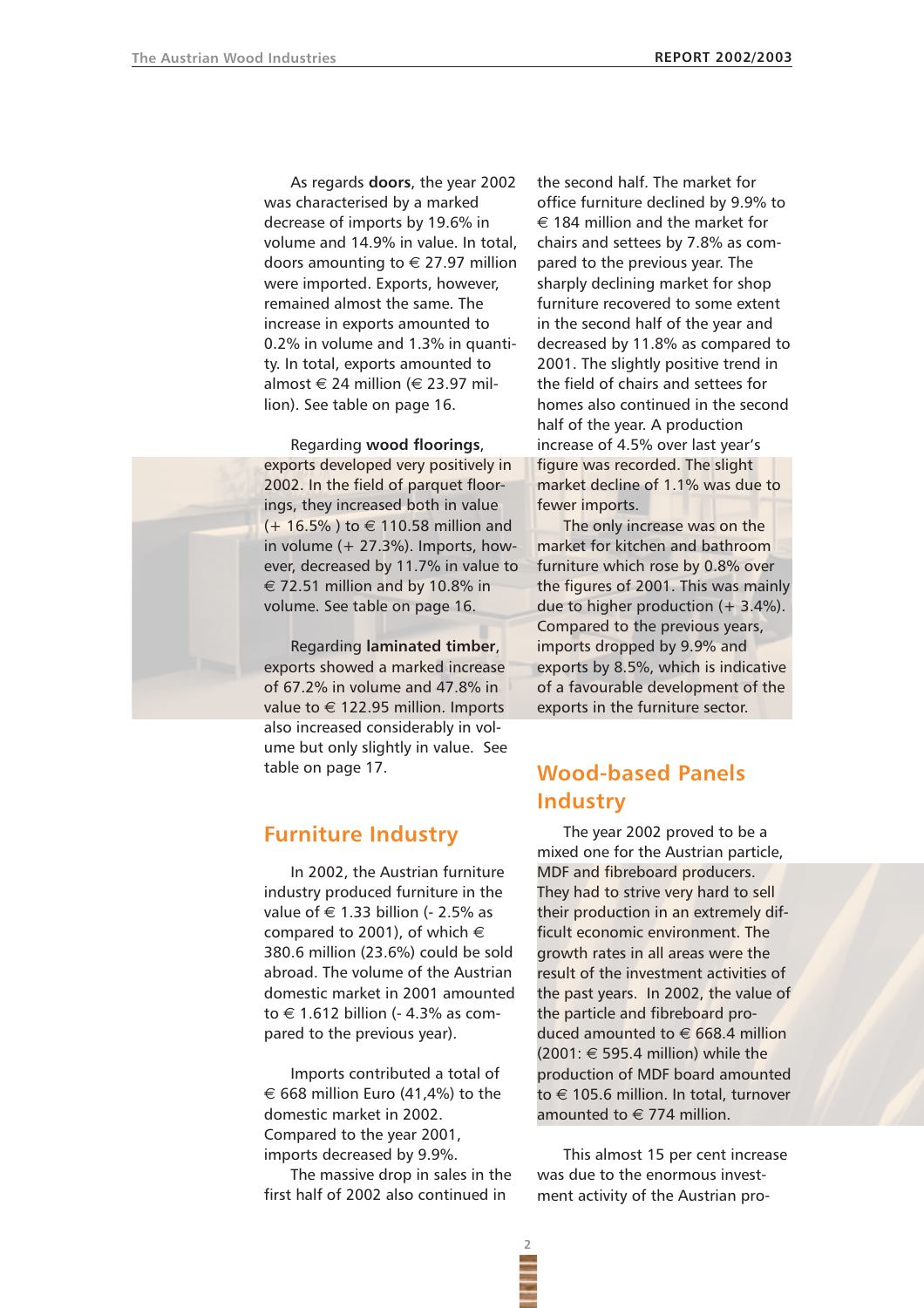ducers of wood-based panels. These investments, amounting to some  $\epsilon$  440 million, were not only made in the particle board sector but also in 2 new MDF plants and in the fibreboard industry.

The highest share of production came from particle board production of  $\in$  608.4 million as compared to € 550.4 million in 2001, an increase of 10.5%. The value of fibreboard produced amounted to approximately  $\in$  60 million Euro. Production of MDF board amounted to € 105.6 million (2001: € 84.3 million), an astonishing 25 % increase in output! Both plants started producing about three years ago.

In quantitative terms overall production of particle board rose from 2.17 million  $m<sup>3</sup>$  to 2.38 million m3 . This is an increase of 10 %. Overall production of MDF board amounted to 480,000 m<sup>3</sup> (2001: 383.000 m<sup>3</sup>).

#### **Foreign Trade**

In 2002, the foreign trade surplus was further increased. While exports amounted to  $\in$  559.4 million in 2001, they rose to  $\in$  638.7 in 2002. Thus domestic producers increased their exports by 15 %. During the same period, imports fell from  $\in$  115.3 million to  $\in$  94.3 million. As a consequence, the balance of trade showed a considerable surplus of  $\in$  544.4 million in 2002. See page 25.

## **European-wide Activities**

The Austrian particle, MDF and fibreboard producers, which are mainly privately owned, have created for themselves a truly exceptional role given the situation in Austria: They produce at 40 locations in Europe.

### **Solid Wood Panels**

The production value of the three-ply and multiply-layer solid wood panels made of softwood and hardwood totalled somewhat more than  $\in$  72 million in 2002, which is an increase of 1.7%. The production value of the one-layer solid wood panels amounted to  $\in$  18.6 million in 2002. This is an increase of 3.3% as compared to 2001.

Regarding solid wood panels, the trade surplus in 2002 amounted to almost  $\in$  75 million ( $\in$  74.39 million) and thus increased by 6.3%. See table on page 26.

# **Sawmilling Industry**

The production sold by the Austrian sawmilling industry in the previous business year amounted to € 1.84 billion. Compared to 2001, this is an increase of almost 3%. Production of sawn wood increased to 10.46 million  $m<sup>3</sup>$  (see table on page 27). The development in the first quarter of 2003 shows a positive trend. The sawmilling industry comprises about 1,400 enterprises of which about 1,200 are smallscale, with a total number of employed people of about 10,000.

#### **Foreign Trade**

**3**

In 2002, **exports** of sawn softwood reached the record quantity of some 6.3 million m<sup>3</sup>. This is an increase of 6% as compared to 2001 (5.93 million m $^3$ ). In terms of value, the export volume of the sawmilling industry amounted to slightly more than  $\in$  1 billion (in 2001:  $\in$  1 billion). See tables on page 28.

Approximately 2/3s of all exports go to Italy, our main export market. In 2002, exports grew by 4.5% to 4.05 million  $m<sup>3</sup>$  as com-